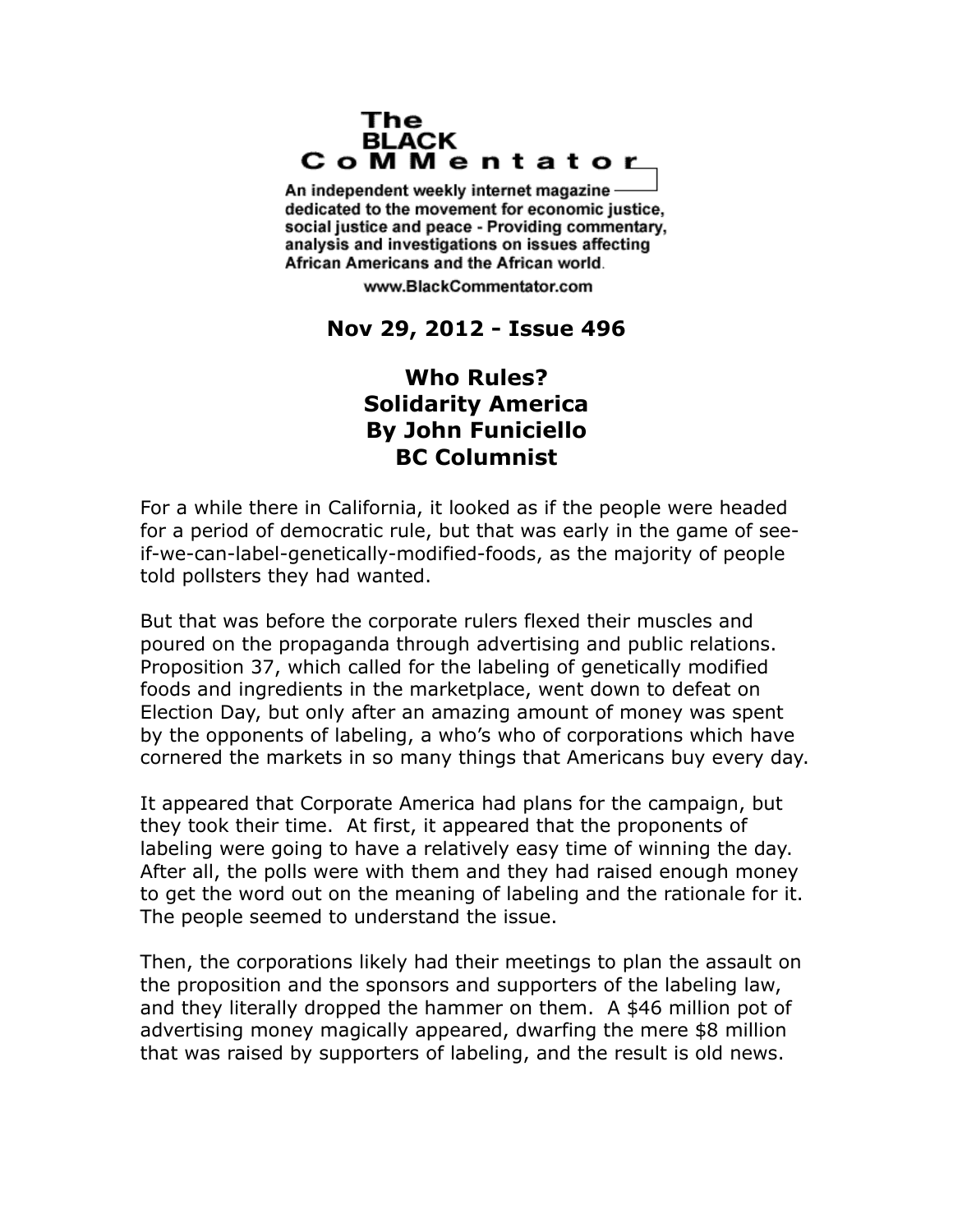That kind of disparity in expenditure is hard to overcome. Although the labeling proposition was defeated, it wasn't by a wide margin, so the truth did hold somewhat, even in the face of an all-out assault on it by the corporations, many of which even masquerade as some of the "good guys." A few of the companies which provided some of the biggest chunks of money even sell organic foods (at the other end of their corporate structure, no doubt). At least *someone* in those outfits must have felt just a little bit conflicted about the whole propaganda thing, since the organic standard does not allow genetically modified organisms (GMOs).

But, it was the decision of the corporations that the people do not need to know that they are eating foods that contain GM ingredients or that the foods themselves are genetically manipulated. And they set out to convince just enough of the supporters of the labeling law that it will be bad for them. One of the ways, the corporations warned, is that the food will cost more if food companies are forced to label GMOs. Their scare tactics worked, as they have done with other laws, such as our infamous "anti-terror" laws.

The corporate mantra has been that "no one has proven GMOs to be harmful to the people who eat GMO food products." Likewise for those who eat beef, pork, chicken and other poultry that have been fed GMO animal feeds. There are enough studies about the negative and toxic effects of GMOs on humans and animals to scare the daylights out of anyone.

But those studies never really reach the mainstream media. Rather, the position of Corporate America on GMOs is like their position on the harmful effects of tobacco (they held that one at bay for decades, saying there was no proof that tobacco caused harm).

The same is true on the issue of the method of drilling for oil and gas called "hydrofracturing," or fracking. This method takes pure drinking water and turns it into a toxic cocktail that may never be able to be used for drinking again. Each well takes good water and pumps under high pressure millions of gallons of it, along with sand and chemicals, deep underground to crack the rock and release the gas or oil. We are assured that the method is safe and that they will be very careful. Their television commercials tell us so.

Again, we are constantly being reassured by governors and the president that no fracking will take place that is not completely safe. The president has said that he will make sure the fracking companies